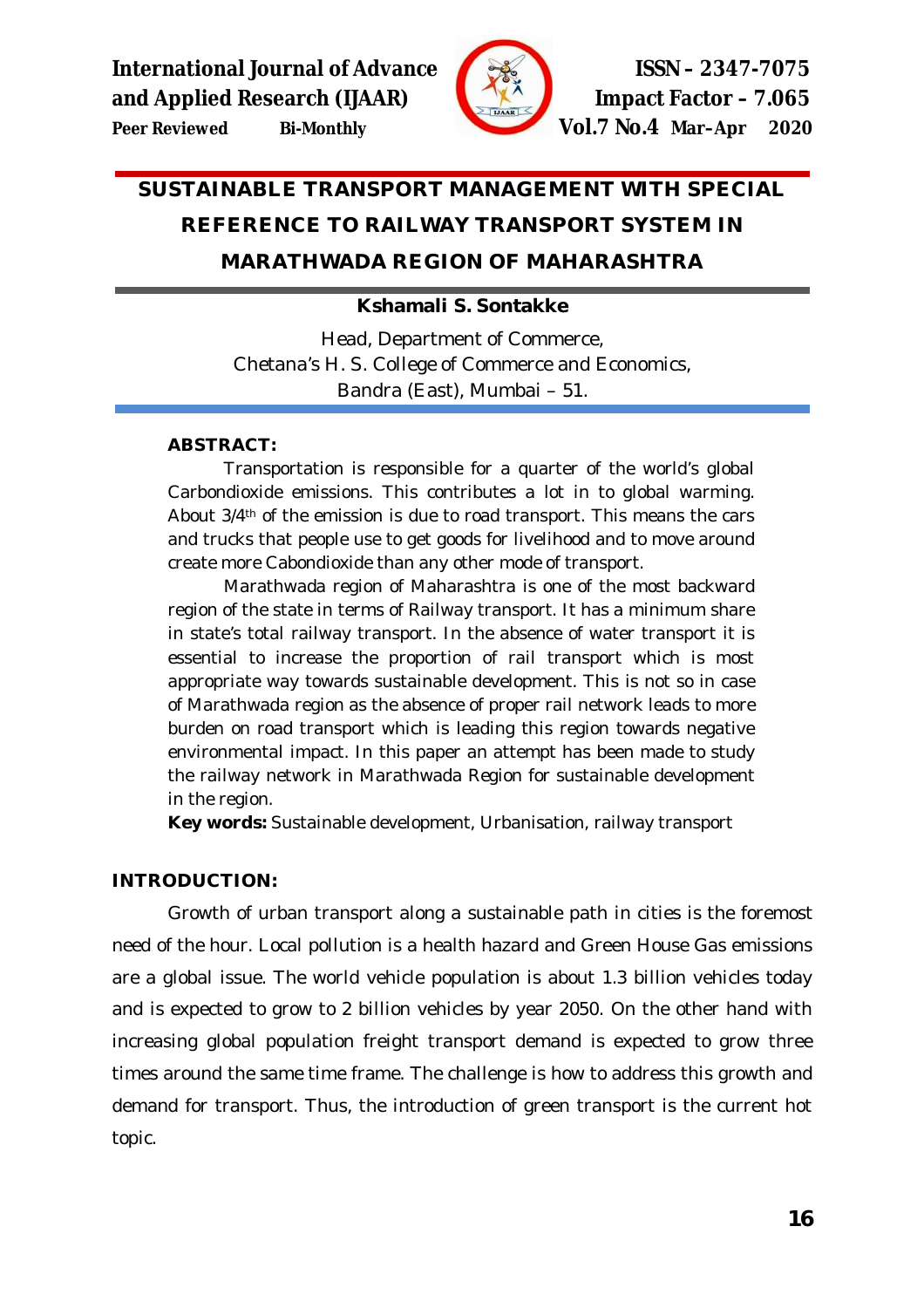Indian Railways have been a great integrating force during the last hundred years. Indian Railways are owned by the Government of India and the network is scattered throughout the country for transporting goods and passengers at the cheapest possible fares. The State Govt. has nothing to do with the railways directly except making some suggestions and demands. The railways constitute the basic infrastructure for economic growth and its adequacy is therefore vital.

## **OBJECTIVES OF THE STUDY:**

The Objectives of the study are as follows:

- 1. To study the development of Roads in the Marathwada region (2013-2016).
- 2. To examine the development of railway transport in Marathwada Region through parameters such as:
	- a. District wise Railway Route Length (2013-2016)
	- b. Density of Railway kilometer age per hundred square km. (2013-2016).

## **REVIEW OF LITERATURE:**

**Mishra N. M.** in their book 'Surface Transport For Rural Development' (2008) states that in the absence of adequate rail linkage to rural areas, roads are the major means of transportation in the country. The surface communication has direct bearing on the quality of the lives of the people. The effectiveness of surface system will help manage the administrative system of the state as well as country.

**Yogendra N.** in his book 'New Initiatives in Infrastructure Sector' (1998) states that the analysis of transport network has indicated the concentration of flows towards large metropolitan centres. Such an analysis of the Indian railway network indicates the concentration of well-connected centres in a few pockets of the Indian space economy which are usually associated with large metropolitan and city centres in shaping the regional pattern of network efficiently also becomes apparent.

## **RESEARCH METHODOLOGY:**

- 1. Area selected: The present study is confined to Marathwada Region of Maharashtra.
- 2. Study period: The study is stretched over a period of four years i. e. from 2012  $-13$  to  $2015 - 16$ .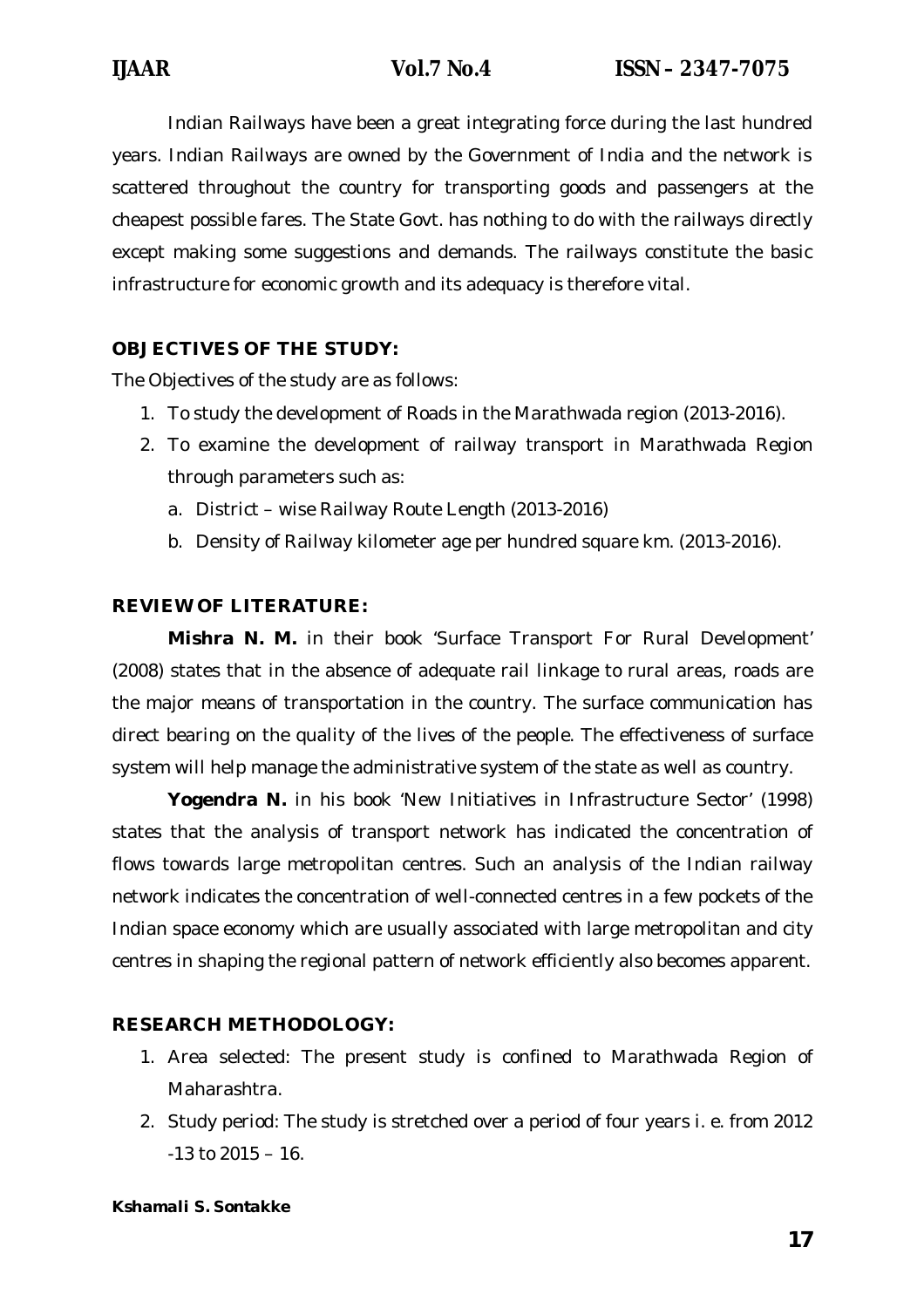- 3. Data Sources: The present study is based on secondary sources. The secondary data was collected from books, journals, newspapers and annual government reports of Government of Maharashtra.
- 4. Analysis of Data: The collected data is compiled and analyzed for the purpose of the study.

#### **OVERVIEW OF ROAD TRANSPORT IN MARATHWADA REGION:**

Though the road transportation started with hand cart and animal drawn carts, the advancement in technology coupled with growth of economy has brought out different modes of transport with varying pulling powers. At present, road transport services occupy a prominent place in the state's economy. It is the dominant mode of transport in Maharashtra. There is always a passenger preference for this mode of transport as it has inherent advantages of timeliness in the movement of goods and passengers and provides door to door service if needed.

The development of road in Marathwada region during last 4 years i.e. from 2012 - 2013 & 2015 - 2016 is shown in Table 1.

| Sr.          | <b>District</b> | Roads in kms. |             |               |           |
|--------------|-----------------|---------------|-------------|---------------|-----------|
| No.          |                 | $2012 - 2013$ | 2013 - 2014 | $2014 - 2015$ | 2015-2016 |
| $1_{\cdot}$  | Aurangabad      | 9,837         | 8,614       | 10,114        | 10,132    |
| 2.           | Jalna           | 4,729         | 6,753       | 7,401         | 7,401     |
| 3.           | Parbhani        | 4,815         | 4,912       | 5,412         | 5,412     |
| 4.           | Hingoli         | 3,224         | 3,432       | 3,852         | 3,852     |
| 5.           | <b>Beed</b>     | 9,450         | 10,574      | 12,362        | 12,362    |
| 6.           | Nanded          | 10,202        | 11,862      | 11,324        | 11,324    |
| 7.           | Osmanabad       | 5,803         | 6,525       | 7,497         | 7,497     |
| 8.           | Latur           | 5,732         | 6,658       | 7,535         | 7,491     |
| <b>Total</b> |                 | 53,792        | 59,330      | 65,497        | 65,471    |

**Table 1: Road Length in Marathwada Region (2013 – 2016)**

N.B.: All figures are in Kilometers.

Source: 1. Infrastructure Statistics of Maharashtra 2012 – 2013, Table 1.2, pp 14.

2. Infrastructure Statistics of Maharashtra 2013 -2014 & 2014 - 15, Table 1.20, pp 14.

3. Infrastructure Statistics of Maharashtra 2015 -2016, Table 1.2, pp 18.

*Kshamali S. Sontakke* As shown in Table 1, there is increasing trend in railway route length in the region from year 2012-13 to 2014-15. Whereas year 2015 - 16 shows slight decrease. In the year 2012 - 2013, the rail route length was 53,792kms. the same has increased up to 65,471 kms. till 2015 -16. It shows that during this period 11,471 kms. of new road routes were constructed in the region. The Table also shows that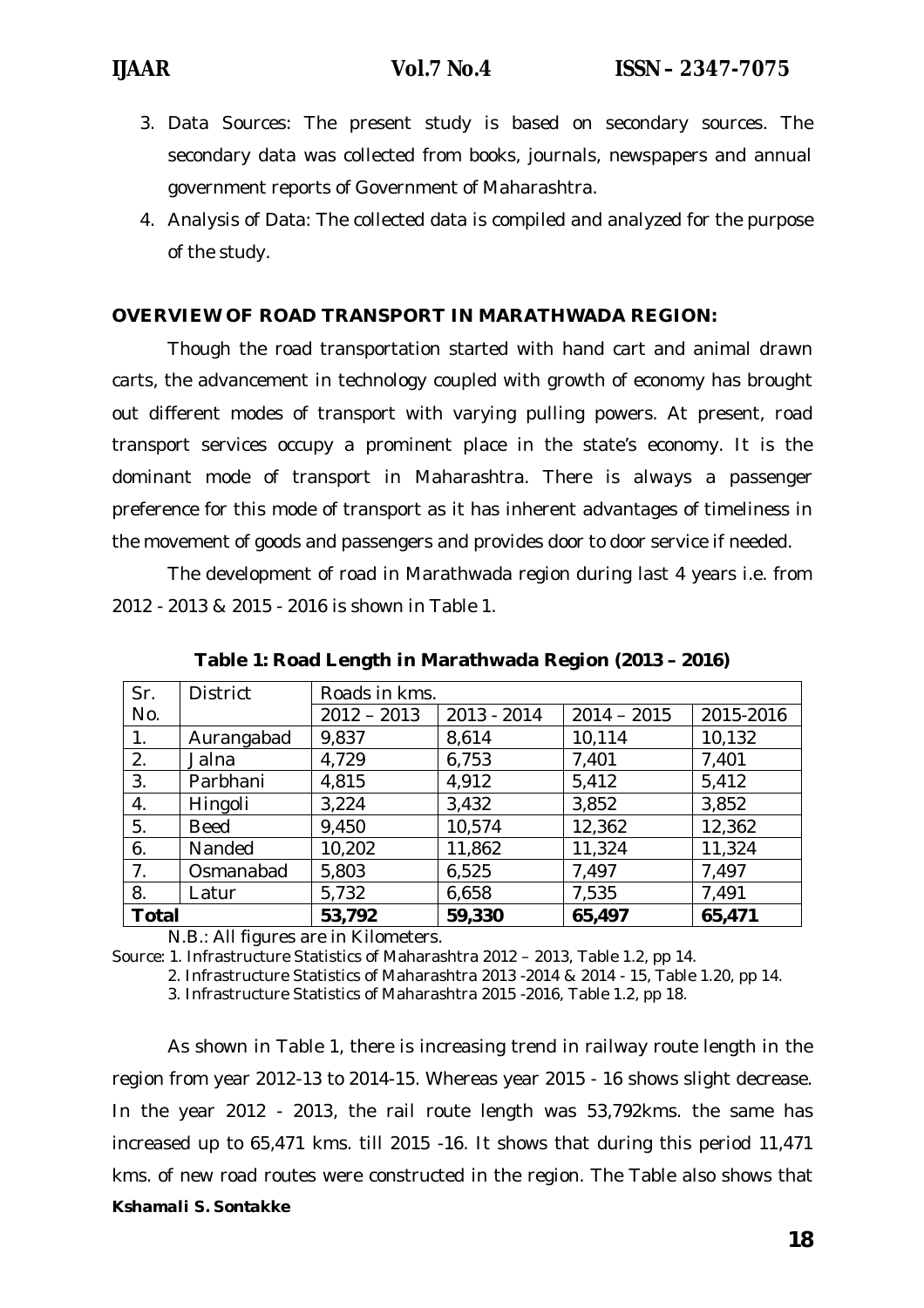Beed, Nanded and Aurangabad districts have highest length of roads whereas, Parbhani district has lowest length of roads.

## **DEVELOPMENT OF RAILWAY TRANSPORT IN MARATHWADA REGION:**

The details of railway route length in Marathwada Region for the period of 2010 – 2013 are given in Table 2:

| Sr.          | <b>District</b> | Railway Route in kms. |             |               |           |
|--------------|-----------------|-----------------------|-------------|---------------|-----------|
| No.          |                 | $2012 - 2013$         | 2013 - 2014 | $2014 - 2015$ | 2015-2016 |
| 1.           | Aurangabad      | 107.25                | 107.25      | 107.25        | 107.3     |
| 2.           | Jalna           | 88.25                 | 88.25       | 88.25         | 88.3      |
| 3.           | Parbhani        | 262.43                | 262.43      | 262.43        | 262.2     |
| 4.           | Hingoli         | 0.00                  | 0.00        | 0.00          | 0.00      |
| 5.           | <b>Beed</b>     | 47.07                 | 47.07       | 47.07         | 47.1      |
| 6.           | Nanded          | 225.61                | 225.61      | 225.61        | 225.7     |
| 7.           | Osmanabad       | 53.60                 | 59.94       | 53.60         | 53.6      |
| 8.           | Latur           | 139.30                | 156.64      | 139.30        | 139.3     |
| <b>Total</b> |                 | 924.14                | 924.14      | 924.14        | 923.6     |

**Table 2: District-wise RailwayRoutes in Marathwada Region 2012 to 2016**

Source: 1. Infrastructure Statistics of Maharashtra 2011 -2012 & 2012 - 13, Table 1.20, pp 39.

2. Infrastructure Statistics of Maharashtra 2013 -2014 & 2014 - 15, Table 1.20, pp 39.

3. Infrastructure Statistics of Maharashtra 2014 -2015 Table 1.20, pp43.

As shown in Table 2, the total rail route length in Marathwada region is 924.14 kms. It indicates that during this period, there is no growth in the railway route length in the region. In the region, districts like Parbhani, Nanded, Latur and Aurangabad shows a satisfactory length of railway routes. But, mere length of routes is not a single parameter on which, the efficiency of transport can be measured. These railway routes does not cover all the tehsils of respective districts. Thus, fails to provide efficient transport network to the people in these region. Moreover, districts like Jalna, Osmanabad and Beed are poorly connected with railway. Whereas, Hingoli district is not connected by railway routes.

## **DENSITY OF RAILWAY KILOMETERAGE PER HUNDREAD SUARE KM.**

Table No.3 shows the district - wise density of railway per 100 square km of geographical area.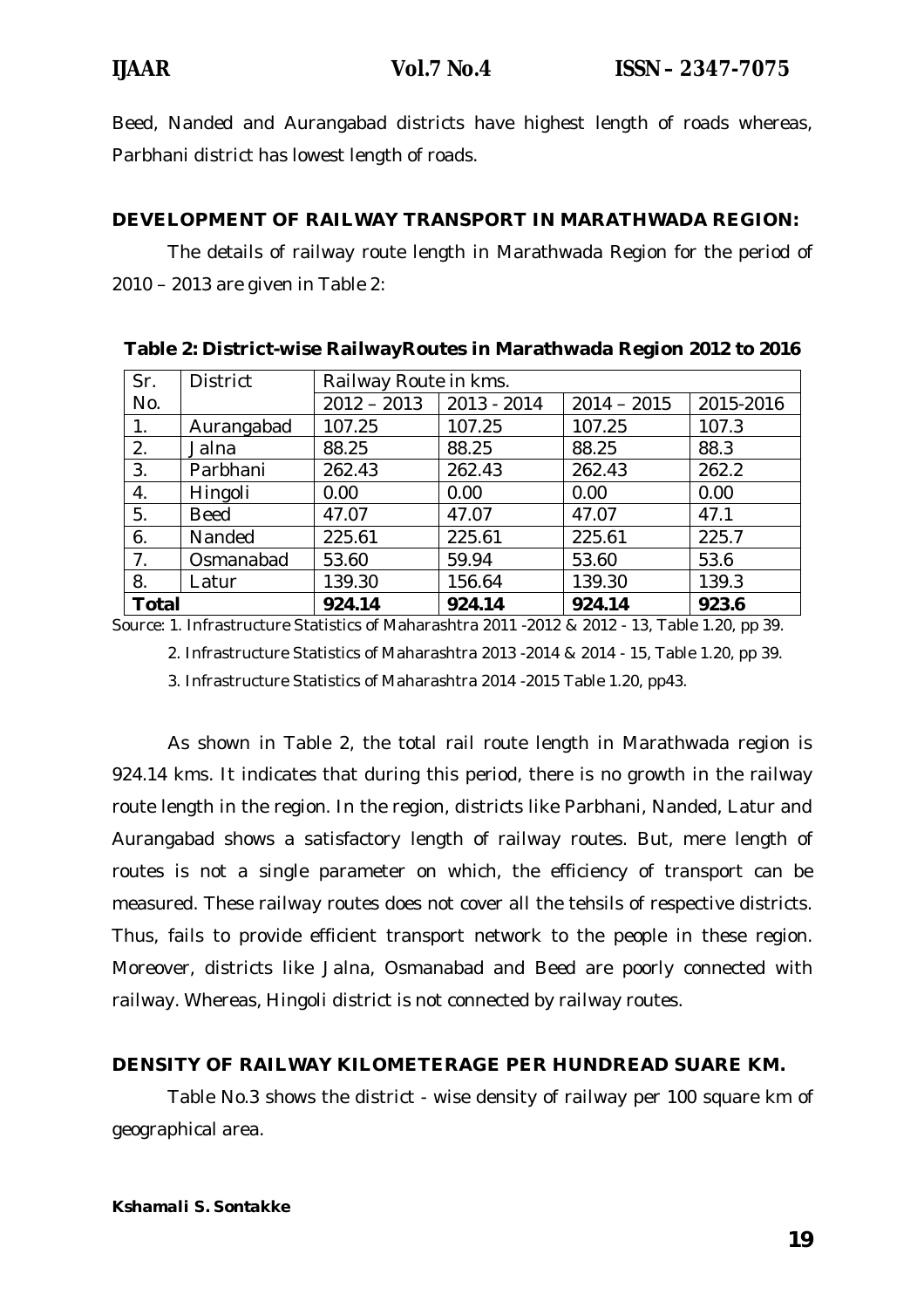| <b>Total</b>   |                 | 1.43                                 |
|----------------|-----------------|--------------------------------------|
| 8.             | Latur           | 1.95                                 |
| 7.             | Osmanabad       | 0.71                                 |
| 6.             | Nanded          | 2.14                                 |
| 5.             | <b>Beed</b>     | 0.45                                 |
| 4.             | Hingoli         | 0.00                                 |
| 3.             | Parbhani        | 4.22                                 |
| 2.             | Jalna           | 1.14                                 |
| 1 <sub>1</sub> | Aurangabad      | 1.06                                 |
| No.            |                 | km. of Geographical Area             |
| Sr.            | <b>District</b> | Railway Kilometerage per hundred sq. |

Table 3: District - wise Density of Railway per 100 square km of Geographical Area

for the Year 2015– 2016 in Marathwada Region

Source: Infrastructure Statistics of Maharashtra 2015– 16, Table 1.21, pp. 44.

As shown in Table 3, Parbhani district has a 4.22 kms. of railway routes for per hundred square km. of geographical area. Nanded and Latur districts havea railway network of 2.14 kms. per hundred square kms. Whereas, rest of the districts have lower density of railway network as compared to the Marathwada region. The entire Marathwada region has a railway network of 1.43 kms. for per hundred square kms of geographical area. Which is very low.

#### **CONCLUSION:**

Rail Transport play an integrating role as people move across the country for sight -seeing, business, education and pilgrimage and bring together peoples of far flung areas. It is bound by the economic life of the country and helped in accelerating the development of the industry and agriculture. But the developments that have taken place so far are not up to the mark. In a developing country like India, with the rapid increase in intensity of traffic and pollution growth of railway network become very necessary. Indian Railway has grown its vast network throughout the country, but for a long period of time Marathwada region in Maharashtra was not considered as either strategically or economically important. There is a huge imbalance in development of railway network in this region. The Demand for passenger transport is growing due to population and improved economy. Travel need now – a – days is equally important like food, shelter and clothing.

#### *Kshamali S. Sontakke*

**20**